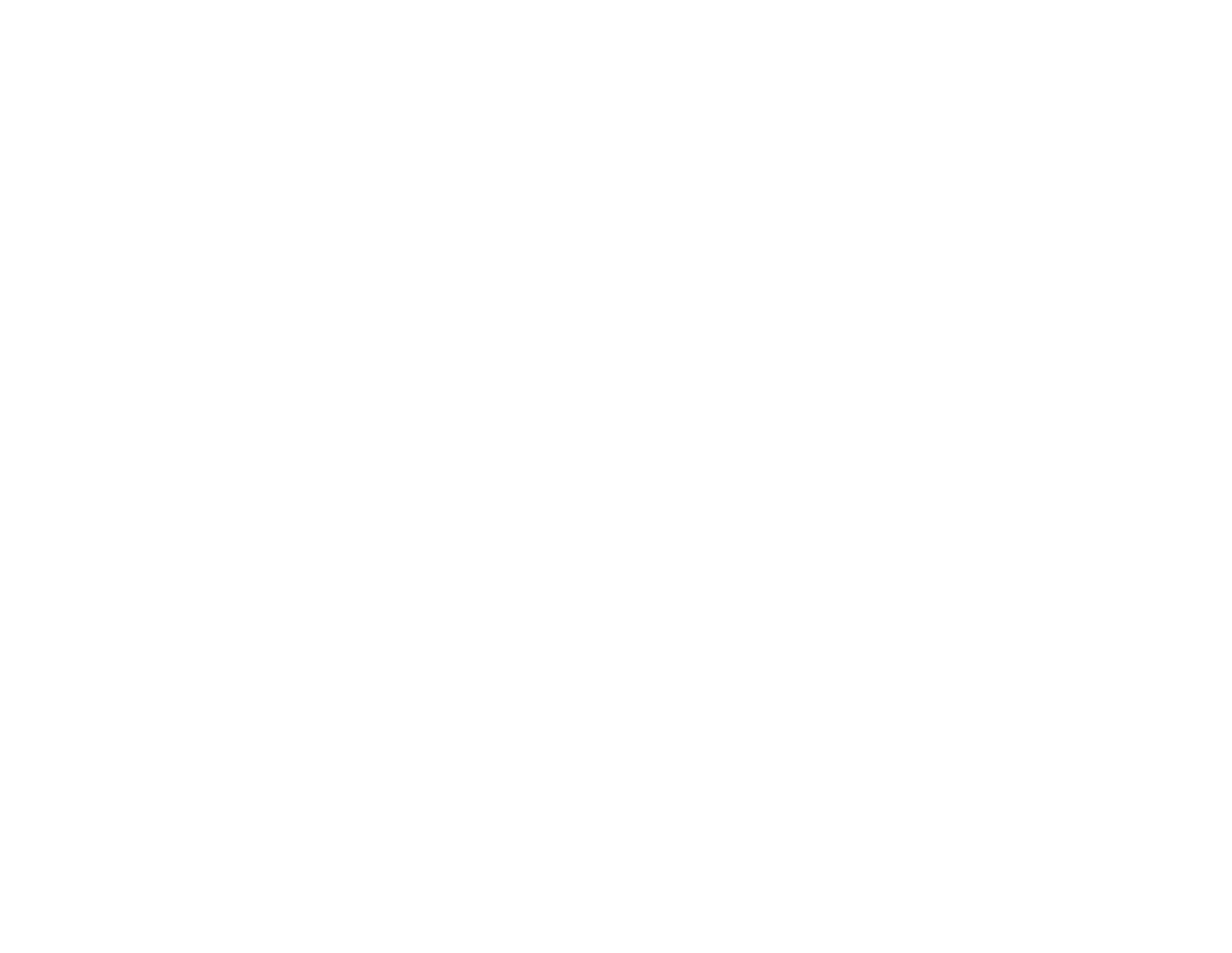|                                                         |                                 |     |     |     |                                                      |     |                          |                          |        |                          | <b>Two</b>               |      |            |                          |                |        |             |                          |                          |                                                                                                  |               |                          |
|---------------------------------------------------------|---------------------------------|-----|-----|-----|------------------------------------------------------|-----|--------------------------|--------------------------|--------|--------------------------|--------------------------|------|------------|--------------------------|----------------|--------|-------------|--------------------------|--------------------------|--------------------------------------------------------------------------------------------------|---------------|--------------------------|
|                                                         |                                 |     |     |     | <b>African</b>                                       |     |                          |                          |        |                          | or                       |      | <b>Non</b> |                          |                |        |             |                          |                          |                                                                                                  | <b>Foster</b> |                          |
|                                                         |                                 |     |     |     | <b>State District Campus American Hispanic White</b> |     |                          | American                 |        | Pacific More             |                          | Econ | Econ       |                          |                |        |             |                          |                          | Indian Asian Islander Races Disady Disady CWD CWOD EL Male Female Migrant Homeless Care Military |               |                          |
| Science                                                 | All Students 12%                |     | 7%  | 4%  | 5%                                                   | 4%  |                          |                          |        |                          | $\overline{\phantom{a}}$ | 4%   | 5%         | 0%                       | 5%             | 4%     | 8%          | 0%                       |                          |                                                                                                  |               |                          |
|                                                         | <b>CWD</b>                      | 6%  | 4%  | 0%  | 0%                                                   | 0%  | $\ast$                   |                          |        |                          | $\sim$                   | 0%   | $\ast$     | 0%                       | $\overline{a}$ | $\ast$ | 0%          | 0%                       | $\overline{a}$           | $\ast$                                                                                           |               |                          |
|                                                         | <b>CWOD</b>                     | 13% | 7%  | 5%  | 5%                                                   | 4%  | $\ast$                   |                          | $\ast$ | $\sim$                   | $\blacksquare$           | 4%   | 6%         |                          | 5%             | 5%     | 9%          | 0%                       | $\overline{\phantom{a}}$ | $\ast$                                                                                           |               |                          |
|                                                         | EL                              | 4%  | 5%  | 4%  | $\sim$                                               | 5%  |                          |                          | $\ast$ |                          | $\overline{\phantom{a}}$ | 5%   | $\ast$     | $\ast$                   | 5%             | 4%     | 7%          | 0%                       |                          | $\ast$                                                                                           |               |                          |
|                                                         | Male                            | 14% | 8%  | 8%  | 9%                                                   | 7%  |                          |                          | $\ast$ |                          | $\blacksquare$           | 7%   | 13%        | 0%                       | 9%             | 7%     | 8%          | $\overline{\phantom{a}}$ |                          | $\ast$                                                                                           |               |                          |
|                                                         | Female                          | 10% | 6%  | 0%  | 0%                                                   | 0%  | $\ast$                   |                          | $\ast$ |                          | $\overline{a}$           | 0%   | $0\%$      | 0%                       | $0\%$          | 0%     |             | 0%                       | $\overline{a}$           | $\ast$                                                                                           |               | $\overline{\phantom{a}}$ |
| <b>STAAR Percent at Approaches Grade Level or Above</b> |                                 |     |     |     |                                                      |     |                          |                          |        |                          |                          |      |            |                          |                |        |             |                          |                          |                                                                                                  |               |                          |
| <b>All Grades</b>                                       |                                 |     |     |     |                                                      |     |                          |                          |        |                          |                          |      |            |                          |                |        |             |                          |                          |                                                                                                  |               |                          |
| All Subjects                                            | All Students 67%                |     | 63% | 56% | 56%                                                  | 53% | 70%                      | - 1                      | 79%    | $\overline{a}$           | 92%                      | 53%  | 68%        | 22%                      |                |        | 61% 50% 60% | 52%                      | $\overline{\phantom{a}}$ | 73%                                                                                              |               |                          |
|                                                         | <b>CWD</b>                      | 38% | 31% | 22% | 26%                                                  | 21% |                          |                          | $\ast$ | $\blacksquare$           | $\blacksquare$           | 22%  |            | 21% 22%                  |                |        | $-17\%$ 27% | 13%                      | $\overline{\phantom{a}}$ |                                                                                                  |               |                          |
|                                                         | <b>CWOD</b>                     | 71% | 66% | 61% | 61%                                                  |     | 57% 100%                 | $\overline{a}$           | 85%    | $\overline{\phantom{a}}$ | 92%                      | 57%  | 74%        | $\overline{a}$           |                |        | 61% 53% 66% | 56%                      | ۷                        | 84%                                                                                              |               |                          |
|                                                         | EL                              | 47% | 54% | 50% | $\sim$                                               | 45% |                          | $\overline{\phantom{a}}$ | 86%    | $\overline{a}$           | $\ast$                   | 46%  | 69%        | 17%                      |                |        | 53% 50% 57% | 43%                      | $\overline{\phantom{a}}$ | 80%                                                                                              |               |                          |
|                                                         | Male                            | 65% | 60% | 60% | 58%                                                  | 59% | $\ast$                   | ÷.                       | 79%    | н.                       | 83%                      | 58%  |            | 67% 27%                  |                |        | 66% 57% 60% | $\sim$                   | ٠                        | 62%                                                                                              |               | $\overline{\phantom{a}}$ |
|                                                         | Female                          | 69% | 65% | 52% | 53%                                                  | 46% | 50%                      | $\overline{\phantom{a}}$ | 80%    |                          | $-100%$                  | 46%  | 69%        | 13%                      | 56% 43%        |        |             | 52%                      | ٤                        | 89%                                                                                              |               |                          |
| Reading                                                 | All Students                    | 68% | 62% | 63% | 64%                                                  | 58% |                          |                          | 85%    | $\overline{\phantom{a}}$ | 100%                     | 60%  |            | 74% 20%                  |                |        | 69% 50% 62% | 65%                      | $\overline{\phantom{a}}$ | 67%                                                                                              |               |                          |
|                                                         | <b>CWD</b>                      | 35% | 26% | 20% | 30%                                                  | 8%  | $\ast$                   |                          | $\ast$ |                          | $\blacksquare$           | 19%  |            | 25% 20%                  | $\sim$         |        | 0% 22%      | 17%                      |                          | $\ast$                                                                                           |               |                          |
|                                                         | <b>CWOD</b>                     | 72% | 66% | 69% | 70%                                                  | 64% | $\ast$                   | $\blacksquare$           | 92%    | $\overline{a}$           | 100%                     | 65%  | 80%        |                          |                |        | 69% 55% 69% | 70%                      | $\overline{\phantom{0}}$ | 75%                                                                                              |               |                          |
|                                                         | EL                              | 46% | 51% | 50% |                                                      | 45% |                          | $\overline{\phantom{a}}$ | 83%    |                          | $\ast$                   | 46%  | 67%        | 0%                       |                |        | 55% 50% 48% | 52%                      | $\overline{\phantom{a}}$ | $\ast$                                                                                           |               |                          |
|                                                         | Male                            | 63% | 57% | 62% | 63%                                                  | 57% |                          | $\sim$                   | 83%    | $\overline{a}$           | $\ast$                   | 60%  | 68%        | 22%                      |                |        | 69% 48% 62% | $\overline{\phantom{a}}$ | $\overline{\phantom{a}}$ | 60%                                                                                              |               |                          |
|                                                         | Female                          | 72% | 68% | 65% | 65%                                                  | 60% | $\ast$                   |                          | 86%    | $\overline{a}$           | $\ast$                   | 59%  | 80%        | 17%                      | 70% 52%        |        |             | 65%                      | ٤                        |                                                                                                  |               |                          |
| Mathematics All Students                                |                                 | 65% | 62% | 54% | 51%                                                  | 54% |                          |                          | 69%    | $\overline{a}$           | 83%                      | 50%  |            | 65% 26%                  |                |        | 58% 53% 60% | 46%                      | $\overline{\phantom{a}}$ | 78%                                                                                              |               |                          |
|                                                         | <b>CWD</b>                      | 39% | 34% | 26% | 20%                                                  | 38% | $\ast$                   |                          | $\ast$ | $\overline{\phantom{a}}$ | $\overline{\phantom{a}}$ | 30%  |            | 13% 26%                  |                |        | $-40\%$ 30% | 17%                      | $\overline{\phantom{a}}$ | $\ast$                                                                                           |               | $\overline{\phantom{a}}$ |
|                                                         | <b>CWOD</b>                     | 68% | 66% | 58% | 57%                                                  | 55% |                          |                          | 75%    | $\overline{a}$           | 83%                      | 53%  | 72%        |                          |                |        | 58% 55% 65% | 50%                      |                          | 88%                                                                                              |               |                          |
|                                                         | EL                              | 49% | 59% | 53% | $\overline{a}$                                       | 49% |                          |                          | 83%    | $\blacksquare$           | $\ast$                   | 48%  |            | 75% 40%                  |                |        | 55% 53% 61% | 45%                      | $\overline{\phantom{a}}$ | ∗                                                                                                |               | $\overline{\phantom{a}}$ |
|                                                         | Male                            | 65% | 63% | 60% | 54%                                                  | 65% |                          | $\overline{a}$           | 67%    |                          | $\ast$                   | 59%  | 65%        | 30%                      |                |        | 65% 61% 60% | $\sim$                   | ٤                        | 60%                                                                                              |               |                          |
|                                                         | Female                          | 65% | 62% | 46% | 47%                                                  | 40% |                          |                          | 71%    | $\sim$                   | $\ast$                   | 39%  | 66%        | 17%                      | 50% 45%        |        |             | 46%                      |                          |                                                                                                  |               |                          |
| Science                                                 | All Students                    | 70% | 65% | 44% | 45%                                                  | 40% | $\ast$                   |                          | $\ast$ | $\overline{a}$           | н.                       | 41%  | 58%        | 19%                      |                |        | 49% 42% 53% | 35%                      | $\overline{a}$           | $\ast$                                                                                           |               |                          |
|                                                         | <b>CWD</b>                      | 42% | 37% | 19% | 29%                                                  | 13% |                          |                          |        | $\sim$                   | $\blacksquare$           | 15%  |            | 19%                      |                |        | $*130%$     | 0%                       | $\blacksquare$           |                                                                                                  |               |                          |
|                                                         | <b>CWOD</b>                     | 74% | 68% | 49% | 49%                                                  | 44% | $\ast$                   |                          | $\ast$ | $\overline{a}$           | $\overline{\phantom{a}}$ | 46%  | 63%        |                          |                |        | 49% 45% 58% | 40%                      | $\sim$                   | $\ast$                                                                                           |               |                          |
|                                                         | EL                              | 47% | 53% | 42% | $\overline{\phantom{a}}$                             | 36% |                          |                          | $\ast$ | $\sim$                   | $\overline{\phantom{a}}$ | 41%  | $\ast$     |                          |                |        | 45% 42% 64% | 10%                      |                          |                                                                                                  |               |                          |
|                                                         | Male                            | 70% | 66% | 53% | 52%                                                  | 50% |                          |                          | $\ast$ | $\sim$                   | $\overline{a}$           | 49%  |            | 75% 30%                  |                |        | 58% 64% 53% | $\sim$                   |                          | $\ast$                                                                                           |               | $\overline{\phantom{a}}$ |
|                                                         | Female                          | 71% | 65% | 35% | 38%                                                  | 28% | $\ast$                   |                          | $\ast$ |                          | $\overline{\phantom{a}}$ | 32%  | 45%        | 0%                       | 40% 10%        |        |             | 35%                      |                          | $\ast$                                                                                           |               |                          |
| <b>STAAR Percent at Meets Grade Level or Above</b>      |                                 |     |     |     |                                                      |     |                          |                          |        |                          |                          |      |            |                          |                |        |             |                          |                          |                                                                                                  |               |                          |
| <b>All Grades</b>                                       |                                 |     |     |     |                                                      |     |                          |                          |        |                          |                          |      |            |                          |                |        |             |                          |                          |                                                                                                  |               |                          |
|                                                         | All Subjects   All Students 41% |     | 34% | 26% | 22%                                                  | 25% | 30%                      | $\overline{\phantom{a}}$ | 55%    | $\overline{a}$           | 50%                      | 22%  |            | 39% 10%                  |                |        | 28% 24% 29% | 21%                      | $\overline{\phantom{a}}$ | 18%                                                                                              |               |                          |
|                                                         | <b>CWD</b>                      | 21% | 16% | 10% | 17%                                                  | 3%  | $\ast$                   |                          | $\ast$ | $\mathbf{r}$             | $\overline{\phantom{a}}$ | 13%  | $0\%$      | 10%                      |                |        | $-0\%$ 13%  | 7%                       | ٤                        | $\ast$                                                                                           |               |                          |
|                                                         | <b>CWOD</b>                     | 44% | 36% | 28% | 23%                                                  | 28% | 43%                      |                          | 59%    | $\overline{a}$           | 50%                      | 23%  | 44%        | $\overline{\phantom{a}}$ |                |        | 28% 27% 32% | 23%                      | $\overline{\phantom{a}}$ | 21%                                                                                              |               |                          |
|                                                         | EL                              | 20% | 25% | 24% | $\sim$                                               | 20% | $\overline{\phantom{a}}$ |                          | 57%    | $\overline{a}$           | $\ast$                   | 22%  | 35%        | 0%                       |                |        | 27% 24% 28% | 21%                      | $\overline{\phantom{a}}$ | 40%                                                                                              |               | $\overline{\phantom{a}}$ |
|                                                         | Male                            | 40% | 33% | 29% | 27%                                                  | 28% | $\ast$                   |                          | 57%    | $\overline{\phantom{a}}$ | 50%                      | 26%  | 40%        | 13%                      |                |        | 32% 28% 29% |                          |                          | 15%                                                                                              |               |                          |
|                                                         | Female                          | 42% | 35% | 21% | 17%                                                  | 21% | 17%                      |                          | 53%    | H                        | 50%                      | 15%  | 37%        | 7%                       | 23% 21%        |        |             | 21%                      |                          | 22%                                                                                              |               | $\overline{\phantom{a}}$ |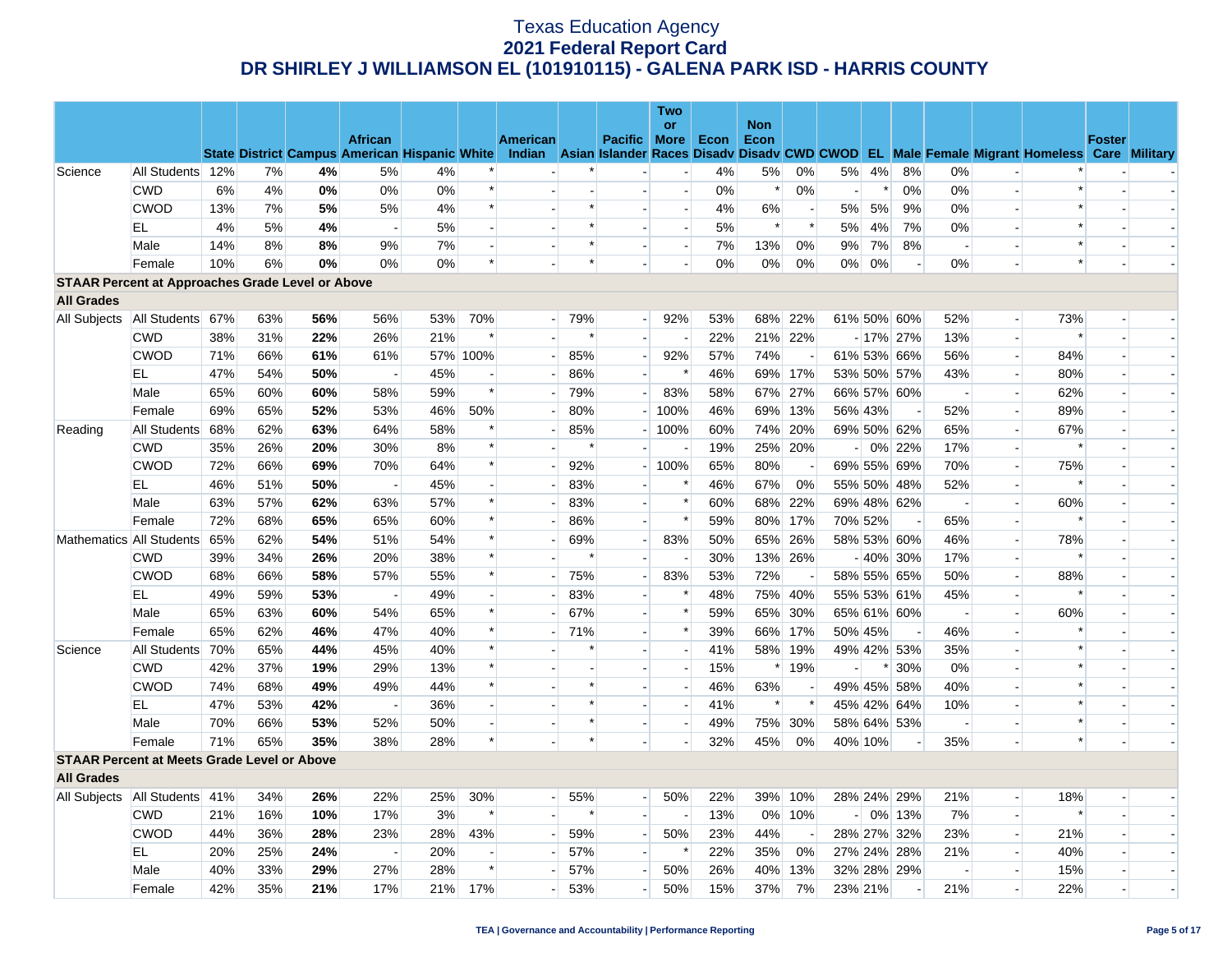|                                             |                  |     |     |     |                          |                                                      |                          |                          |        |                          | Two                      |      |                    |                          |                |         |                          |                          |                          |                                                                                                  |        |                          |
|---------------------------------------------|------------------|-----|-----|-----|--------------------------|------------------------------------------------------|--------------------------|--------------------------|--------|--------------------------|--------------------------|------|--------------------|--------------------------|----------------|---------|--------------------------|--------------------------|--------------------------|--------------------------------------------------------------------------------------------------|--------|--------------------------|
|                                             |                  |     |     |     | <b>African</b>           |                                                      |                          | <b>American</b>          |        | <b>Pacific More</b>      | or                       | Econ | <b>Non</b><br>Econ |                          |                |         |                          |                          |                          |                                                                                                  | Foster |                          |
|                                             |                  |     |     |     |                          | <b>State District Campus American Hispanic White</b> |                          |                          |        |                          |                          |      |                    |                          |                |         |                          |                          |                          | Indian Asian Islander Races Disady Disady CWD CWOD EL Male Female Migrant Homeless Care Military |        |                          |
| Reading                                     | All Students 44% |     | 35% | 32% | 29%                      | 32%                                                  |                          | $\overline{a}$           | 54%    | $\overline{a}$           | 67%                      | 27%  | 49%                | 14%                      |                |         | 35% 30% 33%              | 31%                      |                          | 22%                                                                                              |        |                          |
|                                             | <b>CWD</b>       | 20% | 15% | 14% | 20%                      | 8%                                                   | $\ast$                   |                          | $\ast$ | $\overline{\phantom{a}}$ | $\overline{\phantom{a}}$ | 19%  |                    | 0% 14%                   |                |         | $-0\%$ 17%               | 8%                       | $\overline{\phantom{a}}$ | $\ast$                                                                                           |        |                          |
|                                             | <b>CWOD</b>      | 47% | 37% | 35% | 30%                      | 34%                                                  | $\ast$                   |                          | 58%    |                          | 67%                      | 28%  | 55%                |                          |                |         | 35% 33% 35%              | 34%                      | $\overline{\phantom{a}}$ | 25%                                                                                              |        |                          |
|                                             | EL               | 20% | 23% | 30% | $\overline{\phantom{a}}$ | 26%                                                  |                          |                          | 50%    | $\sim$                   | $\ast$                   | 27%  | 42%                | 0%                       |                |         | 33% 30% 29%              | 31%                      | $\overline{a}$           | $\ast$                                                                                           |        |                          |
|                                             | Male             | 40% | 31% | 33% | 32%                      | 30%                                                  | $\ast$                   |                          | 50%    |                          | $\ast$                   | 29%  | 46%                | 17%                      |                |         | 35% 29% 33%              |                          |                          | 20%                                                                                              |        |                          |
|                                             | Female           | 48% | 39% | 31% | 25%                      | 34%                                                  | $\ast$                   |                          | 57%    | $\overline{a}$           | $\ast$                   | 24%  | 51%                | 8%                       |                | 34% 31% |                          | 31%                      | $\overline{\phantom{a}}$ | $\ast$                                                                                           |        | $\overline{\phantom{a}}$ |
| Mathematics All Students                    |                  | 37% | 32% | 24% | 20%                      | 23%                                                  | $\ast$                   |                          | 62%    | $\overline{a}$           | 33%                      | 20%  | 36%                | 11%                      |                |         | 26% 25% 29%              | 18%                      | $\blacksquare$           | 22%                                                                                              |        |                          |
|                                             | <b>CWD</b>       | 21% | 16% | 11% | 20%                      | 0%                                                   | $\ast$                   |                          |        | $\overline{a}$           |                          | 15%  | 0%                 | 11%                      |                |         | $-0\%$ 13%               | 8%                       | $\overline{\phantom{a}}$ |                                                                                                  |        |                          |
|                                             | <b>CWOD</b>      | 39% | 34% | 26% | 20%                      | 26%                                                  | $\ast$                   | $\overline{\phantom{a}}$ | 67%    | $\overline{a}$           | 33%                      | 21%  | 41%                | $\overline{\phantom{a}}$ |                |         | 26% 27% 31%              | 19%                      | $\overline{a}$           | 25%                                                                                              |        | $\sim$                   |
|                                             | EL               | 20% | 28% | 25% |                          | 19%                                                  |                          |                          | 67%    |                          | $\ast$                   | 23%  | 33%                | 0%                       |                |         | 27% 25% 32%              | 17%                      |                          | $\ast$                                                                                           |        |                          |
|                                             | Male             | 37% | 33% | 29% | 24%                      | 30%                                                  | $\ast$                   | $\sim$                   | 67%    | $\overline{a}$           | $\ast$                   | 26%  | 38%                | 13%                      |                |         | 31% 32% 29%              | $\sim$                   | $\overline{\phantom{a}}$ | 20%                                                                                              |        |                          |
|                                             | Female           | 36% | 31% | 18% | 15%                      | 16%                                                  | $\ast$                   |                          | 57%    |                          | $\ast$                   | 12%  | 34%                | 8%                       | 19% 17%        |         | $\overline{\phantom{a}}$ | 18%                      |                          |                                                                                                  |        |                          |
| Science                                     | All Students     | 43% | 35% | 12% | 9%                       | 13%                                                  | $\ast$                   |                          | $\ast$ |                          | $\overline{a}$           | 12%  | 11%                | 0%                       | 14%            |         | 8% 21%                   | 2%                       | $\overline{a}$           |                                                                                                  |        |                          |
|                                             | <b>CWD</b>       | 22% | 19% | 0%  | 0%                       | $0\%$                                                | $\ast$                   |                          |        |                          | $\overline{\phantom{a}}$ | 0%   |                    | 0%                       |                | *       | 0%                       | 0%                       | $\blacksquare$           |                                                                                                  |        |                          |
|                                             | <b>CWOD</b>      | 46% | 36% | 14% | 11%                      | 16%                                                  | $\ast$                   |                          | $\ast$ |                          | $\overline{a}$           | 14%  | 13%                |                          | 14%            |         | 9% 26%                   | 2%                       |                          | $\ast$                                                                                           |        |                          |
|                                             | EL.              | 17% | 21% | 8%  | $\overline{\phantom{a}}$ | 5%                                                   |                          |                          | *      | $\overline{a}$           | $\overline{a}$           | 9%   | $\ast$             | $\ast$                   | 9%             |         | 8% 14%                   | 0%                       |                          | $\ast$                                                                                           |        |                          |
|                                             | Male             | 44% | 36% | 21% | 17%                      | 21%                                                  |                          |                          | *      | $\overline{\phantom{a}}$ | $\overline{\phantom{a}}$ | 20%  | 25%                | 0%                       |                |         | 26% 14% 21%              | $\overline{\phantom{a}}$ |                          | $\ast$                                                                                           |        |                          |
|                                             | Female           | 42% | 33% | 2%  | 0%                       | 4%                                                   | $\ast$                   |                          | $\ast$ |                          | $\overline{a}$           | 3%   | $0\%$              | 0%                       | 2%             | 0%      |                          | 2%                       | $\overline{a}$           | $\ast$                                                                                           |        |                          |
| <b>STAAR Percent at Masters Grade Level</b> |                  |     |     |     |                          |                                                      |                          |                          |        |                          |                          |      |                    |                          |                |         |                          |                          |                          |                                                                                                  |        |                          |
| <b>All Grades</b>                           |                  |     |     |     |                          |                                                      |                          |                          |        |                          |                          |      |                    |                          |                |         |                          |                          |                          |                                                                                                  |        |                          |
| All Subjects                                | All Students 18% |     | 12% | 11% | 10%                      | 10%                                                  | 20%                      | $\overline{a}$           | 41%    | $\blacksquare$           | 25%                      | 9%   | 18%                | $1\%$                    |                |         | 13% 12% 13%              | 9%                       | $\overline{\phantom{a}}$ | 14%                                                                                              |        |                          |
|                                             | <b>CWD</b>       | 7%  | 4%  | 1%  | 2%                       | 0%                                                   | $\ast$                   |                          | $\ast$ |                          | $\overline{\phantom{a}}$ | 1%   | 0%                 | 1%                       | $\overline{a}$ | 0%      | 2%                       | 0%                       | $\overline{a}$           | $\ast$                                                                                           |        |                          |
|                                             | <b>CWOD</b>      | 19% | 13% | 13% | 11%                      | 11%                                                  | 29%                      |                          | 44%    |                          | 25%                      | 11%  | 20%                | $\overline{\phantom{a}}$ |                |         | 13% 13% 15%              | 10%                      | $\Box$                   | 16%                                                                                              |        |                          |
|                                             | EL               | 7%  | 9%  | 12% | $\overline{\phantom{a}}$ | 9%                                                   | $\overline{\phantom{a}}$ |                          | 36%    | $\sim$                   | $\ast$                   | 11%  | 15%                | 0%                       |                |         | 13% 12% 14%              | 9%                       | $\overline{\phantom{a}}$ | 40%                                                                                              |        |                          |
|                                             | Male             | 17% | 11% | 13% | 12%                      | 11%                                                  | $\ast$                   |                          | 43%    |                          | 33%                      | 11%  | 22%                | 2%                       |                |         | 15% 14% 13%              | $\overline{\phantom{a}}$ | $\overline{a}$           | 15%                                                                                              |        |                          |
|                                             | Female           | 19% | 13% | 9%  | 7%                       | 8%                                                   | 0%                       |                          | 40%    |                          | 17%                      | 7%   | 14%                | 0%                       | 10%            | 9%      |                          | 9%                       | $\overline{\phantom{a}}$ | 11%                                                                                              |        |                          |
| Reading                                     | All Students     | 18% | 11% | 15% | 15%                      | 11%                                                  | $\ast$                   |                          | 54%    |                          | 17%                      | 12%  | 24%                | 3%                       |                |         | 17% 15% 15%              | 16%                      |                          | 11%                                                                                              |        |                          |
|                                             | <b>CWD</b>       | 6%  | 3%  | 3%  | 5%                       | $0\%$                                                | $\ast$                   |                          | $\ast$ |                          |                          | 4%   | $0\%$              | 3%                       |                | 0%      | 4%                       | 0%                       |                          |                                                                                                  |        |                          |
|                                             | <b>CWOD</b>      | 20% | 12% | 17% | 17%                      | 13%                                                  | $\ast$                   |                          | 58%    |                          | 17%                      | 14%  | 27%                | $\overline{\phantom{a}}$ |                |         | 17% 16% 16%              | 17%                      |                          | 13%                                                                                              |        |                          |
|                                             | EL               | 7%  | 8%  | 15% |                          | 11%                                                  |                          | $\overline{\phantom{0}}$ | 50%    |                          | $\ast$                   | 13%  | 25%                | 0%                       |                |         | 16% 15% 13%              | 17%                      |                          | $\ast$                                                                                           |        |                          |
|                                             | Male             | 16% | 9%  | 15% | 15%                      | 9%                                                   | $\ast$                   | $\overline{a}$           | 50%    | $\overline{a}$           | $\ast$                   | 13%  | 22%                | 4%                       |                |         | 16% 13% 15%              | $\sim$                   | $\overline{a}$           | 20%                                                                                              |        | $\overline{\phantom{a}}$ |
|                                             | Female           | 21% | 13% | 16% | 14%                      | 14%                                                  | $\ast$                   |                          | 57%    |                          | $\ast$                   | 12%  | 26%                | 0%                       | 17% 17%        |         |                          | 16%                      |                          | $\ast$                                                                                           |        |                          |
| Mathematics All Students                    |                  | 17% | 13% | 10% | 6%                       | 11%                                                  | $\ast$                   |                          | 38%    |                          | 33%                      | 9%   | 15%                | 0%                       |                |         | 12% 12% 14%              | 6%                       | $\overline{\phantom{a}}$ | 22%                                                                                              |        |                          |
|                                             | <b>CWD</b>       | 8%  | 4%  | 0%  | 0%                       | $0\%$                                                | $\ast$                   |                          | $\ast$ |                          | $\overline{\phantom{a}}$ | 0%   | 0%                 | 0%                       |                | 0%      | 0%                       | 0%                       | $\overline{\phantom{a}}$ |                                                                                                  |        |                          |
|                                             | <b>CWOD</b>      | 18% | 14% | 12% | 7%                       | 12%                                                  | $\ast$                   |                          | 42%    |                          | 33%                      | 10%  | 17%                |                          |                |         | 12% 13% 16%              | 6%                       |                          | 25%                                                                                              |        |                          |
|                                             | EL               | 8%  | 12% | 12% | $\overline{\phantom{a}}$ | 8%                                                   |                          | $\overline{\phantom{a}}$ | 33%    | $\overline{\phantom{a}}$ | $\ast$                   | 13%  | 8%                 | 0%                       |                |         | 13% 12% 19%              | 3%                       |                          | $\ast$                                                                                           |        |                          |
|                                             | Male             | 18% | 14% | 14% | 9%                       | 15%                                                  | $\ast$                   |                          | 50%    |                          | $\ast$                   | 11%  | 24%                | 0%                       |                |         | 16% 19% 14%              | $\overline{\phantom{a}}$ |                          | 20%                                                                                              |        |                          |
|                                             | Female           | 16% | 13% | 6%  | 2%                       | 5%                                                   | $\ast$                   |                          | 29%    |                          | $\ast$                   | 6%   | 6%                 | 0%                       | $6\%$          | 3%      |                          | 6%                       |                          | $\ast$                                                                                           |        |                          |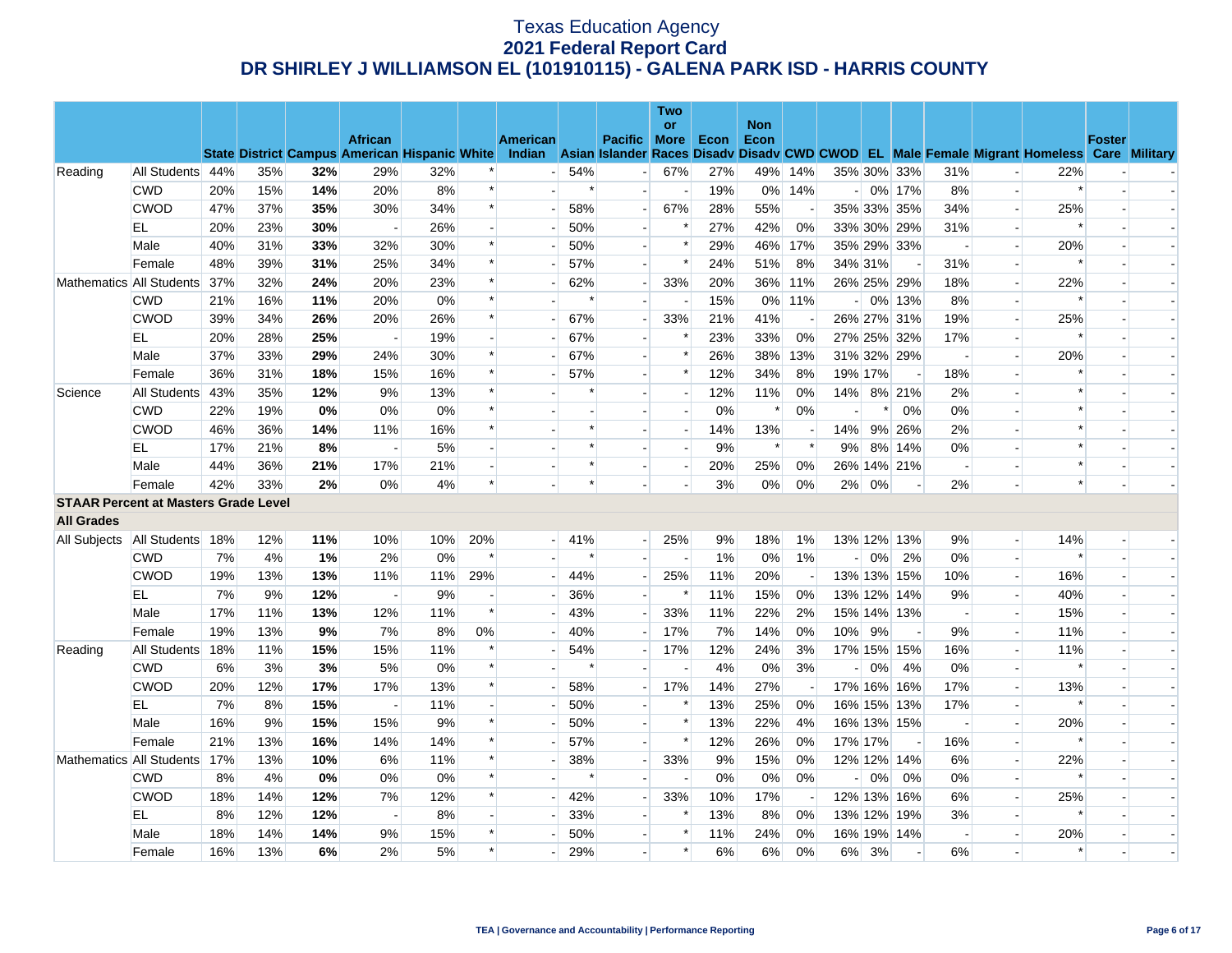|         |              |                                                    |     |    | <b>African</b> | State District Campus American Hispanic White | <b>American</b><br><b>Indian</b> | Pacific More | <b>Two</b><br><b>or</b> | Econ  | <b>Non</b><br>Econ |       |       |       |     |    | Asian Islander Races Disady Disady CWD CWOD EL Male Female Migrant Homeless Care Military | <b>Foster</b> |  |
|---------|--------------|----------------------------------------------------|-----|----|----------------|-----------------------------------------------|----------------------------------|--------------|-------------------------|-------|--------------------|-------|-------|-------|-----|----|-------------------------------------------------------------------------------------------|---------------|--|
| Science | All Students | 19%                                                | 12% | 4% | 5%             | 4%                                            |                                  |              |                         | 4%    | 5%                 | 0%    | 5%    | 4%    | 8%  | 0% |                                                                                           |               |  |
|         | <b>CWD</b>   | 0%<br>$0\%$<br>8%<br>3%<br>0%<br>$0\%$<br>0%<br>0% | 0%  |    |                |                                               |                                  |              |                         |       |                    |       |       |       |     |    |                                                                                           |               |  |
|         | <b>CWOD</b>  | 20%                                                | 13% | 5% | 5%             | 4%                                            |                                  |              |                         | 4%    | 6%                 |       | 5%    | 5%    | 9%  | 0% |                                                                                           |               |  |
|         | EL           | 4%                                                 | 5%  | 4% |                | 5%                                            |                                  |              |                         | 5%    |                    |       | 5%    | $4\%$ | 7%1 | 0% |                                                                                           |               |  |
|         | Male         | 20%                                                | 12% | 8% | 9%             | 7%                                            |                                  |              |                         | 7%    | 13%                | 0%    |       | 9% 7% | 8%  |    |                                                                                           |               |  |
|         | Female       | 18%                                                | 12% | 0% | 0%             | $0\%$                                         |                                  |              |                         | $0\%$ | 0%                 | $0\%$ | $0\%$ | 0%    |     | 0% |                                                                                           |               |  |

- Indicates there are no students in the group.

\* Indicates results are masked due to small numbers to protect student confidentiality.

### **Part (iii): Academic Growth and Graduation Rate**

#### **Part (iii)(I): Academic Growth**

This section provides information on students' academic growth for mathematics and reading/ELA for public elementary schools and secondary schools which don't have a graduation rate, for the 2020-21 school year. These results include all students tested, regardless of whether they were in the accountability subset. (CWD: children with disability; CWOD: children without disability; EL: English learner)

 *USDE waived reporting requirements in Section 1111(h)(1)(C)(iii)(I) (other academic indicator results for schools that are not high schools) for the 2020-21 school year.* 

#### **Part (iii)(II): Graduation Rate**

This section provides information on high school graduation rates for the class of 2020.

### **There is no data for this campus.**

#### **Part (iv): English Language Proficiency**

This section provides information on the number and percentage of English learners achieving English language proficiency based on the 2021 Texas English Language Proficiency Assessment System (TELPAS) data. (EL: English learner)

| <b>Total</b> | <b>EL in Proficiency</b> | Rate of            |
|--------------|--------------------------|--------------------|
| <b>Class</b> | of EL                    | <b>Proficiency</b> |
| 133          | 19                       |                    |

- Indicates there are no students in the group.
- \* Indicates results are masked due to small numbers to protect student confidentiality.
- $\diamond$  Indicates data reporting does not meet for Minimum Size.